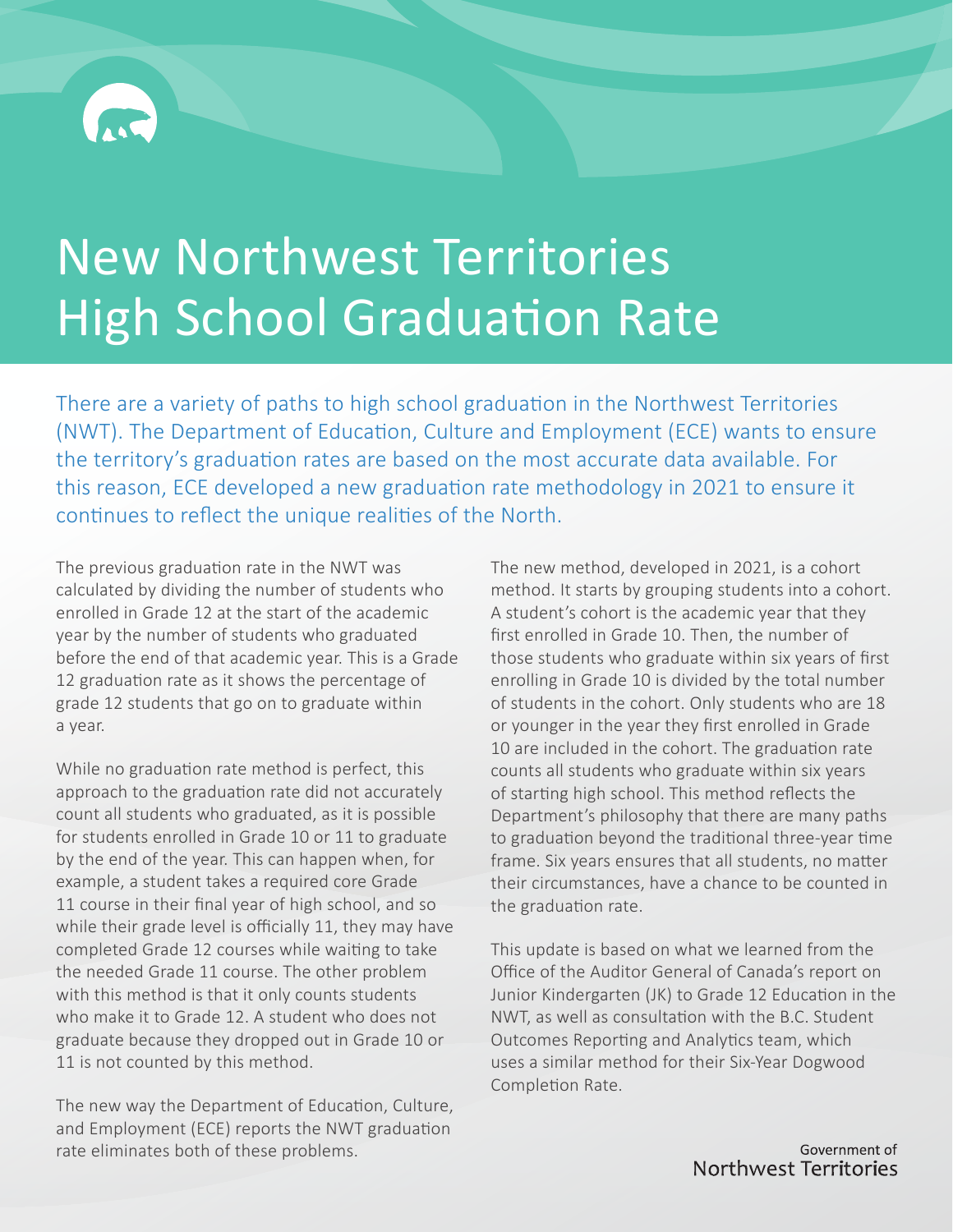## What the results tell us

### The six-year graduation rate is improving. We have work to do to improve graduation rates in the NWT.

The six-year graduation rate in 2021 for the NWT was 60% (Table 1). When we look at the six-year graduation rate by community type, Yellowknife had the highest rate in 2021, with 74% (Table 2). The sixyear graduation rate in Small Communities was the lowest at 45% (Table 2). This trend, of Yellowknife having the highest rate and Small Communities having the lowest, has been true for the last 10 years (Figure 2).

The six-year graduation rate in the NWT has been steadily trending upwards since the 2011-2012 academic year, going from 49% in that year to 60% in 2020-2021 (Figure 1). This trend is reflected in each of the community types, all three of which have shown an overall increase in graduation rate over the last 10 years (Figure 2).

The gap between Indigenous and Non-Indigenous six-year graduation rates has also decreased since the 2011-2012 academic year (Figure 3). However, the 2020/21 Six-Year Graduation Rate shows that the gap remains large, with only 49% of Indigenous students graduating within six years of starting high school compared to 81% of Non-Indigenous students (Table 3). The overall upward trend of graduation rates is seen in both of these populations, but is more pronounced for the Indigenous population (Figure 3). However, since 2016-2017, the sixyear graduation rate for Indigenous students has decreased. This is a trend that ECE is closely monitoring.

|                                  |     |     |     |     | 2009/10 2010/11 2011/12 2012/13 2013/14 2014/15 2015/16 2016/17 2017/18 2018/19 2019/20 2020/21 |     |     |     |     |     |     |     |
|----------------------------------|-----|-----|-----|-----|-------------------------------------------------------------------------------------------------|-----|-----|-----|-----|-----|-----|-----|
| Grade 12<br>Grad Rate            | 60% | 58% | 55% | 60% | 59%                                                                                             | 58% | 49% | 50% | 51% | 48% | 45% |     |
| 6-Year<br><b>Graduation Rate</b> |     | -   | 49% | 52% | 52%                                                                                             | 54% | 57% | 62% | 57% | 61% | 58% | 60% |

#### **Table 1: Comparing the Grade 12 Graduation Rate and 6-Year High School Graduation Rate (2009-2020)**

#### **Table 2: 6-Year High School Graduation Rate by Community Type (2011-2020)**

|                       |     |     |     |     |     |     |     |     |     | 2011/12 2012/13 2013/14 2014/15 2015/16 2016/17 2017/18 2018/19 2019/20 2020/21 |
|-----------------------|-----|-----|-----|-----|-----|-----|-----|-----|-----|---------------------------------------------------------------------------------|
| Northwest Territories | 49% | 52% | 52% | 54% | 57% | 62% | 57% | 61% | 58% | 60%                                                                             |
| Small Community       | 32% | 41% | 38% | 42% | 49% | 45% | 44% | 47% | 43% | 45%                                                                             |
| Regional Centre       | 49% | 50% | 47% | 50% | 54% | 65% | 61% | 53% | 59% | 59%                                                                             |
| Yellowknife           | 62% | 63% | 67% | 67% | 73% | 73% | 66% | 75% | 69% | 74%                                                                             |

*Regional centres include Inuvik, Hay River, and Fort Smith*

*Small communities include all NWT communities except Inuvik, Hay River, Fort Smith, and Yellowknife*

#### **Table 3: 6-Year High School Graduation Rate by Ethnicity (2011-2020)**

|                |     |     |     |     |     |     |     |     |     | 2011/12   2012/13   2013/14   2014/15   2015/16   2016/17   2017/18   2018/19   2019/20   2020/21 |
|----------------|-----|-----|-----|-----|-----|-----|-----|-----|-----|---------------------------------------------------------------------------------------------------|
| Indigenous     | 35% | 43% | 38% | 42% | 46% | 50% | 47% | 48% | 46% | 49%                                                                                               |
| Non-Indigenous | 74% | 74% | 78% | 79% | 80% | 84% | 79% | 84% | 81% | 81%                                                                                               |